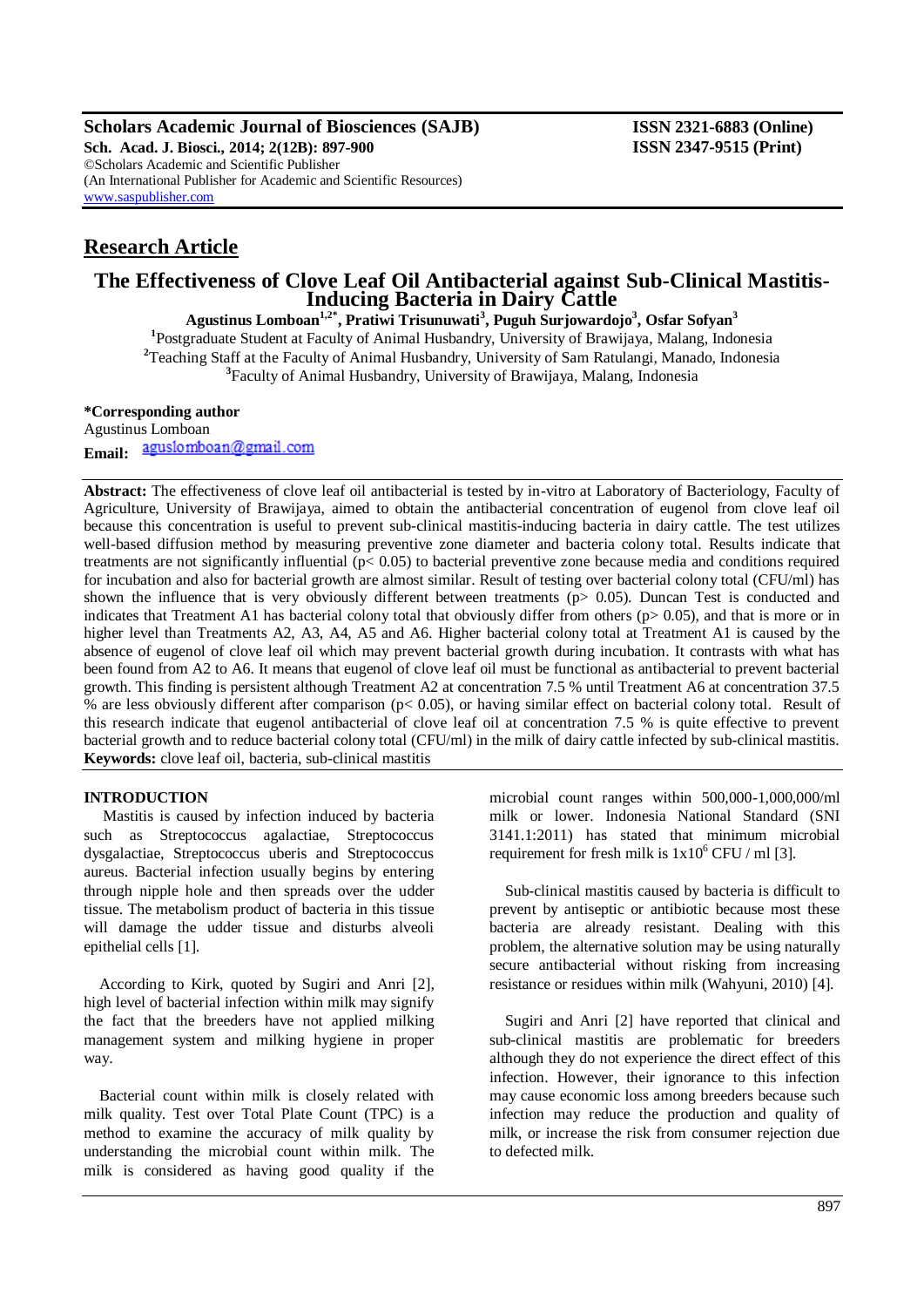Sub-clinical mastitis may happen due to loosening supervision and this mastitis remains less recognized until it becomes acute. The repeated case of sub-clinical mastitis is only hampered through preventive measures [5]. These measures help to develop self-awareness among breeders to the impact of chemicals such as chemical residues and antibiotic resistance. Breeders must understand the importance of natural products to preserve the health (preventive measure) because natural products may be safer, cheaper and with few side effects. Kumala and Indriani [6] assert that breeders start to replace the antibiotic with efficacious herbs as antibacterial among other is clove (*Syzygium aromaticum (L) Merr & Perry*).

Clove is unique because all parts of clove, including root, stem, leaf and flower, have contained *essential oil* (volatile). The content of essential oil varies with the parts of clove, such as flower with 10-20 %, stalk with 5-10 %, and leaf with 1-4%. The biggest component of clove oil is eugenol with 70-80 %. Eugenol is antiseptic [7]. Kumala and Indriani [6] have informed that the compound in the clove leaf oil is eugenol which is potential for antibacterial. Julia *et al*. [8] declare that clove leaf decoct is effective for antimicrobial.

The antibacterial in the clove leaf oil (eugenol) shall be important but the lack of information about how to use clove leaf oil as antibacterial or the limited utilization of this clove leaf oil are influencing research scope. Therefore, research is confined to the effectiveness of eugenol in clove leaf oil as natural antibacterial against sub-clinical mastitis-inducing bacteria in dairy cattle.

#### **METHODOLOGY**

Materials of research include bacterial isolate from the milk of sub-clinical mastitis infected dairy cattle (CMT Test), clove leaf oil with eugenol 64.24 % (HPLC Test), ethanol (90%), sterile aquades, NA Medium, MSA Medium and MRSA Medium. The equipments are Erlenmeyer, reaction tube, gauge glass, Petri dish, Bunsen burner, L-bar, Ose needle, micro pipette, laminar air flow (LAF), cork borner, sliding caliper, biological safety cabinet (BSC) and autoclave.

Research design is Nested Patterned Complete Random Plan [9]. Factor A is the concentrations of eugenol of clove leaf oil  $(M_1.V_1 = M_2.V_2)$  which includes A1 = 0%, A2 = 7.5%; A3 = 15%; A4 = 22.5%;  $AS = 30\%$ ; and  $A6 = 37.5\%$ . These concentrations are nested into bacterial species, as Factor B, including B1 = Mixed Bacteria (without separation), B2 = *Staphylococcus sp*, B3 = *Staphylococcus sp* and *Streptococcus sp*, B4 = *Streptococcus sp*. Data are

processed with *Statistical Program of Social Science*  [10].

Preventive zone is measured by well-based diffusion method [11]. It begins with the stage of preparing the growth and sub-culture media for bacteria. Well test stage is arranged as follows. The prepared bacterial culture is added by  $\pm$  10 ml sterile aquades to produce bacterial suspension which contains  $10^8$  bacterial colonies. Sterile Petri dish is prepared (on demand) by pouring onto it with  $100 \mu l$  bacterial suspense, and adding it with  $\pm$  20 ml growth media. Inoculum and media are blended and incubated to dry  $(\pm 30$  minutes). Next step is the making of wells using cork borner  $(\pm 6 \text{ mm})$  to produce 3 holes. The pipette is used to bring along 50 µl eugenol of clove leaf oil into each well hole. The incubation takes for 24 hours. Preventive zone diameter is measured using slide caliper.

The count of bacterial colony total (CFU/ml) is made in the early stage, which is the preparation of growth and sub-culture media for bacteria  $(10^8)$ . After bacterial media and culture are prepared, next activity is that each bacterial culture in Petri dish is mixed with 10 ml pure aquades and eugenol of clove leaf oil. The mixture is sent into glass tube until it reaches 5 ml. It is subjected to vortex force to obtain even blend and incubated for 24 hours.

Bacterial colony total is the difference between bacterial colony total during incubation at hour 0 and that during incubation after 24 hours. Total Plate Count (TPC) of the bacteria at hour 0 is conducted as follows. Before incubation,  $100 \mu l$  bacterial suspense must be brought by pipette into Petri dish. It is mixed and incubated for 24 hours. Bacterial colony total is then counted. Bacterial TPC after incubation for 24 hours is estimated by bringing  $100$   $\mu$  bacterial suspense by pipette into Petri dish. It is mixed and incubated for 24 hours. The growing bacterial colony total is then counted.

#### **RESULTS AND DISCUSSION**

Results of measuring the preventive zone diameter of eugenol antibacterial of clove leaf oil against sub-clinical mastitis-inducing bacteria in dairy cattle are displayed in Fig. 1.

Result of the test over preventive zone diameter (Fig. 1) indicates that eugenol of clove leaf oil at concentration 7.5 % can prevent bacterial growth by establishing preventive zone at diameter 8.23 m. The order is arranged as follows. For concentration 15 %, the diameter of preventive zone is 8.61 mm, while for 22.5% is 8.88 mm, for 30 % is 7.17 mm, and for 37.5 % is 7.48 mm.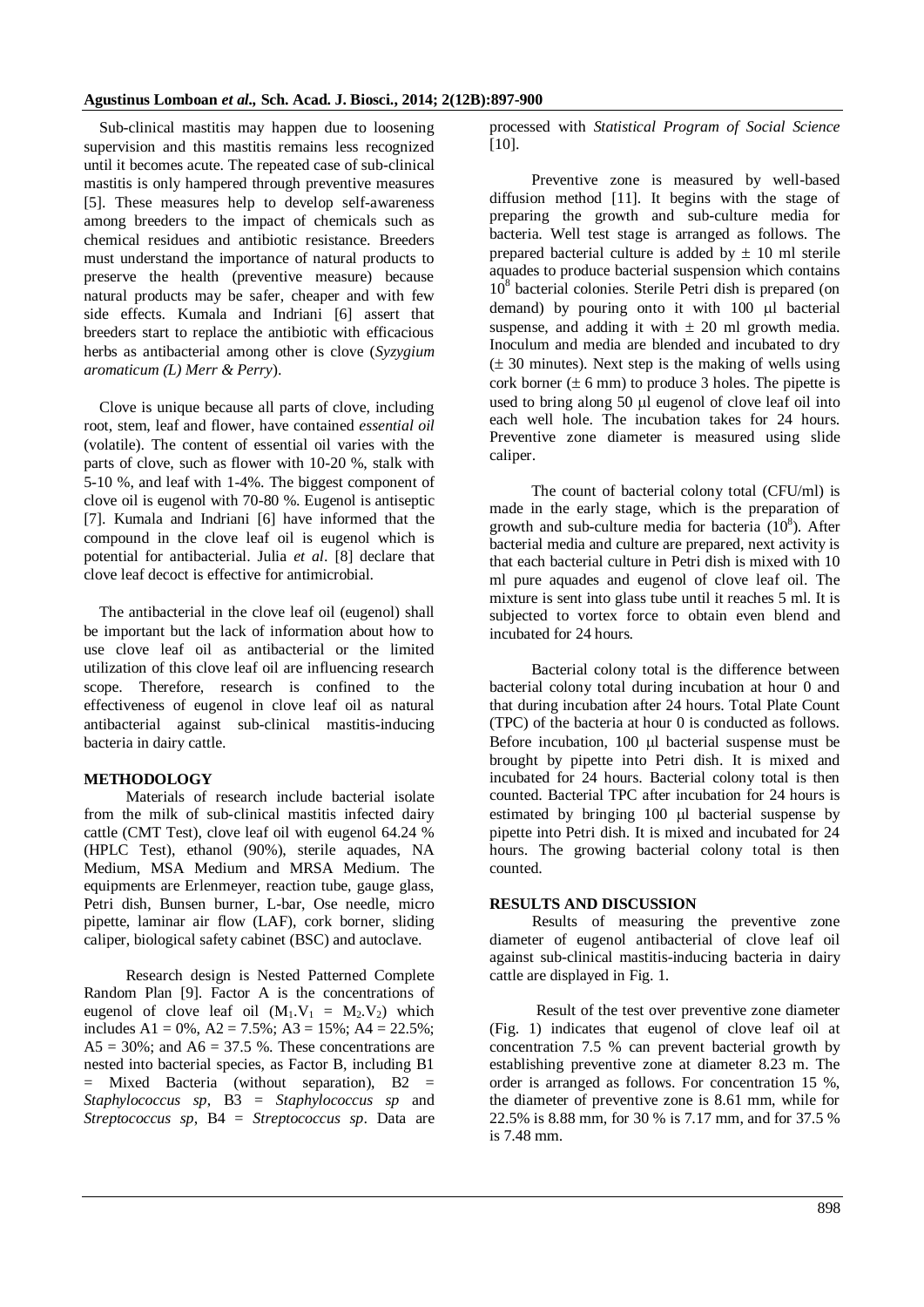

**Fig. 1: The Average Results of Measurement of Preventive Zone Diameter (mm) of Sub-Clinical Mastitis-Inducing Bacteria**

Result of analysis of variance using output from SPSS shows that treatments have produced insignificant influence (p< 0.05) on bacterial preventive zone. Therefore, bacterial preventive zones are less obviously different because media and incubation conditions used for bacterial growth are almost similar. Prescott [12] explains that some factors are influencing the diameter of preventive zone, such as sensitivity of the tested organism, culture media, and incubation conditions (temperature, timing and pH), diffusion speed of the antibacterial compounds to penetrate into agar medium and antibacterial compound concentration.

Result of the test over eugenol of clove leaf oil at concentration 7.5 % has shown that preventive zone diameter at 8.23 mm (moderate category) is strong enough to prevent the growth of sub-clinical mastitisinducing bacteria in dairy cattle. Pelczar and Chan [13] add that main group with antibacterial activity comprises of phenolic, phenolat and alcohol compounds. Preventive zone in the test sample means

that eugenol of clove leaf oil may contain active compounds.

The preventive power of eugenol antibacterial of clove leaf oil against bacterial growth is strictly clear by preventive zone diameter of 7.17 – 8.88 mm. If compared to the method of measuring antibacterial activity used by Davis and Stout as quoted in Ambarwati [14], the diameter shown in current research is classified into moderate category of bacterial prevention (preventive zone diameter of 5-10 mm). Suriawiria [15] declares that Davis and Stout distinguish preventive capacity into some categories such as: very strong (preventive zone diameter of 20 mm or more), strong (preventive zone diameter of 10- 20 mm), moderate (preventive zone diameter of 5-10 mm), and weak (preventive zone diameter smaller than 5 mm).The average count of bacterial colony total (TPC) is the difference between bacterial colony total during incubation at hour 0 and that during incubation for 24 hours. The comparison is shown in Fig. 2.



**Fig. 2: The Average Count of Bacterial Colony Total (log CFU/ml)**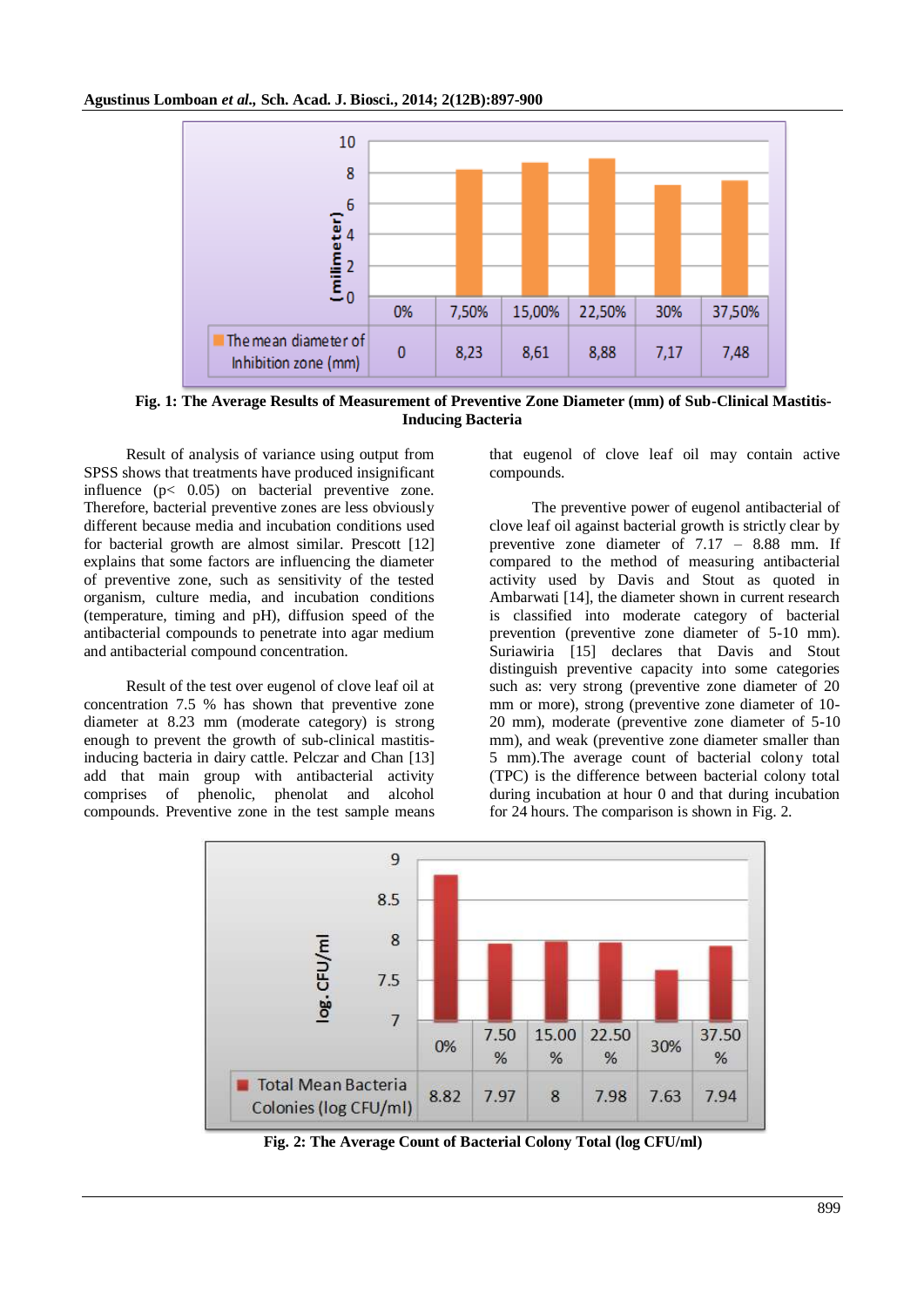Result of the test over bacterial colony total (Fig. 2) as shown by Colony Form Unit (CFU/ml) has indicated that bacterial colony total is influential, in very obviously different way ( $p > 0.05$ ), to the subclinical mastitis-inducing bacteria in dairy cattle. Result of Duncan test exposes that Treatment A1 has bacterial colony total that obviously differ from others ( $p > 0.05$ ) or that is more or in higher level than Treatments A2, A3, A4, A5 and A6.

Higher bacterial colony total at Treatment A1 is caused by the absence of eugenol of clove leaf oil which prevents bacterial growth during incubation. Other treatments involve the presence of eugenol of clove leaf oil, and the result is that eugenol of clove leaf oil is functional as antibacterial to prevent bacterial growth. This finding is still persistent although Treatment A2 at concentration 7.5 % until Treatment A6 at concentration 37.5 % are less obviously different after comparison ( $p < 0.05$ ), or having similar effect on bacterial colony total.

This result means that the concentration of eugenol antibacterial of clove leaf oil at concentration 7.5 % is quite effective to prevent the growth of subclinical mastitis-inducing bacteria in dairy cattle. In other words, the reduction of bacterial colony total is closely related to the role played by eugenol of clove leaf oil as the antibacterial. It is supported by Parwata and Dewi [16] who say that eugenol component in the essential oil is useful as the antibacterial because it contains hydroxyl (-OH) and carbonyl clusters. Phenol reduction may integrate with bacterial cells through adsorption which involves hydrogen bonding. At lower degree, it produces phenol protein complex with loose bonding. It is easily resolved and followed by penetration of phenol into cells causing the precipitation and de-naturation of protein at bacterial cells. Similar findings are revealed by Dwidjoseputro [17] that the antibacterial mechanism of eugenol of clove leaf oil is by disturbing the peptidoglycan components of bacterial cells such that cellular wall layer will be damaged, thus eliminating the capacity of bacteria to produce colony, and finally, be followed by the death of bacterial cells.

Burt [18] insists that the ability of clove oil to prevent bacterial growth is related to the presence of eugenol. Eugenol may be quite important as the antibacterial due to its *hydrophobicity* character. Eugenol can enter into lipposaccharyde inside the membrane of bacterial cells and destroy cellular structure. The damaged cellular membranes of the bacteria can reduce protein synthesis such that it will disturb the function and growth of bacterial cells.

## **CONCLUSION**

Result of this current research indicates that eugenol antibacterial of clove leaf oil at concentration 7.5 % is quite effective to prevent bacterial growth and to reduce

bacterial colony total (CFU/ml) in the milk of dairy cattle infected by sub-clinical mastitis.

#### **REFERENCES**

- 1. Soeharsono; Laktasi: Produksi dan Peranan Susu Bagi Kehidupan Manusia. Edisi 1, Penerbit Widya Padiadiaran, 2008.
- 2. Sugiri YD, dan Akira A; Prevalensi Patogen Penyebab Mastitis Subklinis (Staphylococcus aureus dan Streptococcus agalatiae) dan Patogen Penyebab Mastitis Subklinis lainnya pada Peternakan Skala Kecil dan Menengah di Beberapa Sentra Peternakan Sapi Perah di Pulau Jawa. 2010. Available from from  $\sim$ http://disnak.jabarprov.go.id/files\_arsip/Prevalensi\_ PatogenPenyebab\_Mastitis\_Subklinis.pdf
- 3. Miskiyah; Kajian Standart Nasional Indonesia Susu Cair Di Indonesia. Jurnal Standarisasi, 2011; 13(1): 1-7.
- 4. Wahyuni AETH, Kurniawati F, Purnomo B, Ramadhani dan I.W.T. Wibawan. 2001. Distribusi Serotipe Streptococcus agalactiae Penyebab Mastitis Subklinis pada Sapi Perah di Jawa. Kongres Nasional Bersama (PETRI, PERPARI, PERMI & PKWI) Yogyakarta*,* 11-15 Juli, 2001.
- 5. Franes P; Penggunaan Ekstrak Sirih Merah (Piper crocatum) Sebagai Green-antiseptik Untuk Penanganan Mastitis Subklinis Sebagai Titik Tolak Perbaikan Management Kesehatan Pada Peternakan Sapi Perah Rakyat. 2009. Available from http://pradusuara.wordpress.com/2009/07/18/.
- 6. Kumala S, Indriani D; Efek Antibiotik Ekstrak Etanol Daun Cengkeh (*Eugenia aromatica-L*). *Jurnal Farmasi Indonesia*, 2008; 4(2): 82 – 87.
- 7. Nurdjanah N; Diversifikasi Penggunaan Cengkeh. Balai Besar Penelitian dan Pengembangan Pasca Panen Pertanian. Perspektif, 2004; 3(2): 61-70.
- 8. Hanafiah KA; Rancangan Percobaan Aplikatif: Aplikasi Kondisional Bidang Pertanaman, Peternakan, Perikanan, Industri dan Hayati. Raja Grafindo Persada, Hal 12, Jakarta, 2005.
- 9. Julia AR, Wibowo E, Santoso S; Dekok Daun Cengkeh (*Eugenia caryophyllata*) sebagai Antimikroba terhadap *Methicillin-Resistant Staphylococcus aureus (MRSA)* secara in-vitro. 2010. Available from http://www.eedu.ub.ac.id/index.
- 10. Sugiyono; Statistik untuk Penelitian. Cet. Ke 22, Pen. Alfabeta, Bandung, 2013.
- 11. Radiastuti N; Pengujian Antibakteri dari Minyak Atsiri Bunga Cengkeh,Kulit Kayu Manis dan Rimpang Jahe Terhadap *B. subtillis, S. aureus* dan *P. aeruginosa*. Berkala Penelitian Hayati, Edisi Khusus, 2009; 3C: 51-55.
- 12. Prescott LM; Microbiology. 6<sup>th</sup> edition, Mc Graw-Hill New York, 2005.
- 13. Pelczar MJ, dan E.C.S. Chan, 2005. Dasar-Dasar Mikroorganisme. Jilid 2. Terjemahan : R.S